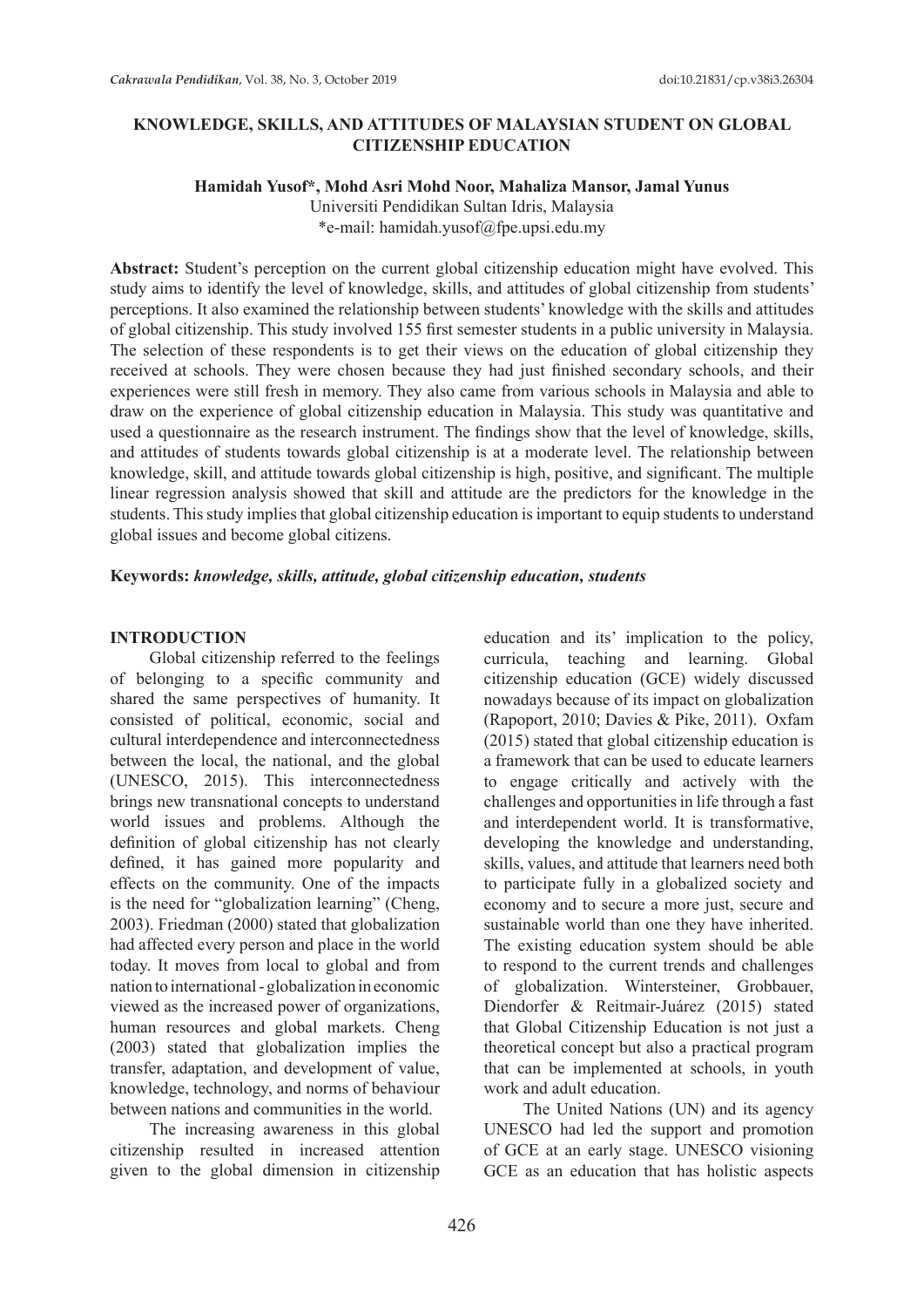in learning, acknowledging school must move 'beyond the development of knowledge and cognitive skills to build values, soft skills and attitudes among learners that can facilitate international cooperation and promote social transformation' (UNESCO, 2014). Therefore, UNESCO (2015) developed a specific learning module with clear guidelines in the content, topics and learning objectives that can be used to teach GCE in schools and other educational institutions. Through this learning guide, human rights education, peace education, sustainable education and civics and citizenship education clearly related to global citizenship education. Thus, the perceptions of students on global citizenship education in this study will refer to UNESCO's (2014) global citizenship education framework as a guideline in and Oxfam (2015).

This paper focused on the concept of global citizenship developed by UNESCO (2015), which divided education into three main areas, which are cognitive, sociocultural and behaviour. These dimensions serve as a base to define global citizenship education goals, its' learning objectives, competencies, and also for assessing and evaluating learning. A dimension of cognitive knowledge defined as a way to learn new knowledge; thinking critically and understanding at the global level, regional, national dan local; and connectivity and interconnectedness to different countries and its' population (UNESCO, 2015). This dimension adapted into Piaget's cognitive theory that emphasizes the development of the thinking process. Therefore, a cognitive or knowledge of GCE should be well communicated by teachers to build students understanding in solving problems and analyze issues. The second aspect is socioemotional or skills (UNESCO, 2015). This dimension defined as having the same sense of belonging and humanity, shared values and responsibilities, empathy, unity and respect for diversity.

This dimension has been adapted into Erickson's Psychosocial Theory. This theory states that a person's stage of life from birth shaped by the social influence that interacts physically or psychologically. This psychosocial development is also associated with feelings, emotions, personality, and changes in how individuals are related to each other. This theory is essential in shaping people skills who have a sense of responsibility towards

global citizenship education as a whole. The third aspect is behaviour or attitude (UNESCO, 2015). This dimension defined as an effective and responsible action at national and global levels to make the world more peaceful and sustainable. This dimension adapted into the theory of Behaviourism (Pavlov, 1897). This theory affirms the importance of one's behaviour towards a given stimulus. Through this study, students' attitudes could be seen after they get a stimulus in terms of knowledge about global citizenship education and how they practice it in life.

The global citizenship education learning outcomes will describe the knowledge, skills, values and attitude that students will acquire and show from the teaching and learning of this education based on these three domains. Therefore, these knowledge, skills, and attitudes towards global citizenship should be applied to every educational level at school. According to UNESCO (2015), the main objective of Global Citizenship Education is to enable students to form an understanding of the worldwide structure, rights and responsibilities, global issues and the relationship between local and national processes and systems; to recognize and value differences and diverse identities in cultures, languages, religion, gender, humanity and skills; to develop and apply critical skills for civic literacy in critical inquiry, information technologies, media literacy, critical thinking, decision making, problemsolving, consultation, security building, social and personal responsibility; to recognize and identify values and beliefs that affect social and political decision making, perceptions of social justice and civic engagement; to build a sense of empathy and love for other people, environment and respect the diversity; to form values of social justice and judging critical inequalities of skills based on gender, socio-economic status, cultures, religion, age, and other issues; to participate and contribute to the latest global issues at the local, national and global levels as an responsive and responsible global citizen. Referring to the UNESCO report (2015), the development of global citizenship education has increased the world's attention to the importance of civic education and its implications in teaching and learning, curriculum and politics. The United Nations (UN) stated that global civic education provided understanding, skills, and values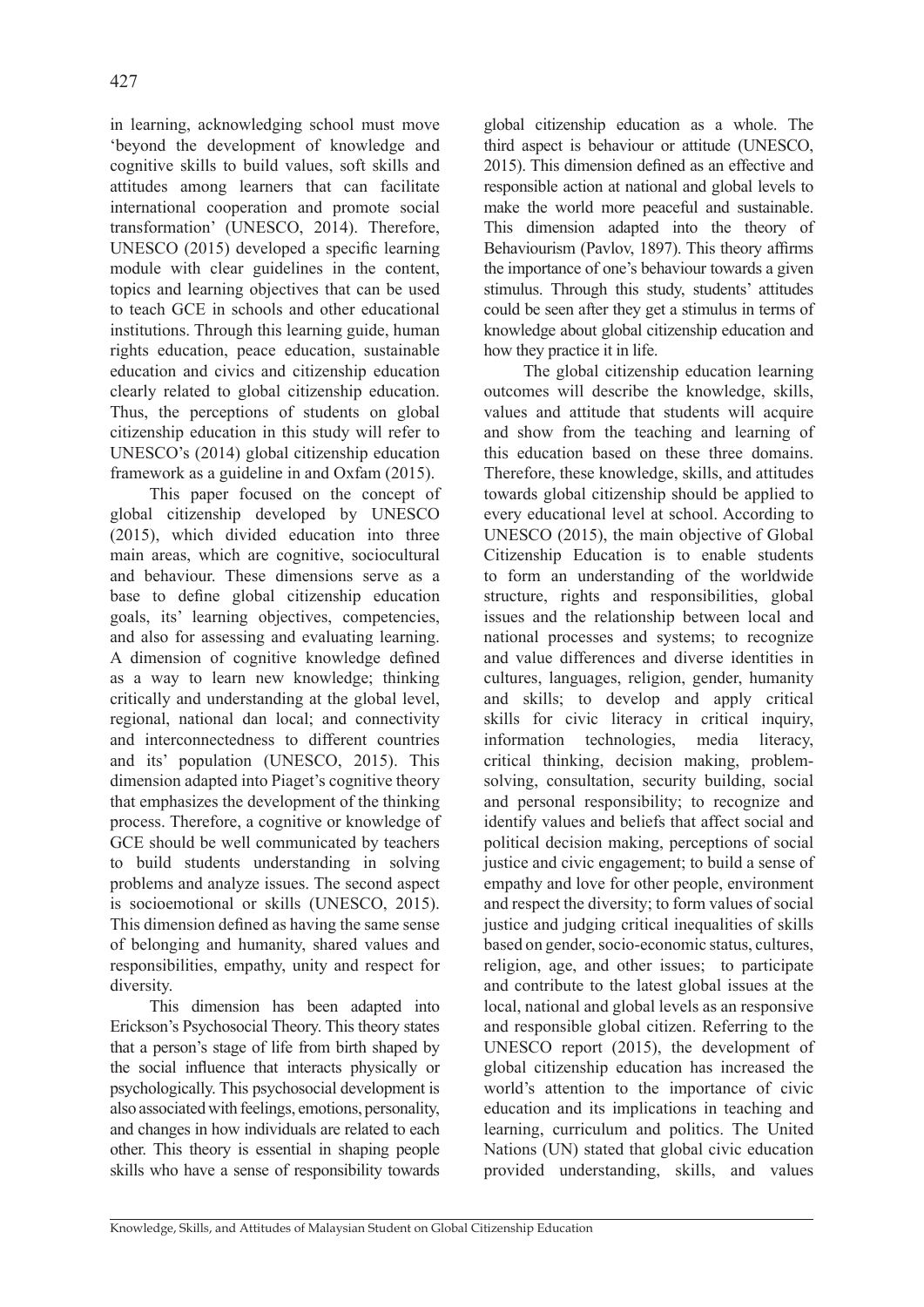required by students to work together to address the global challenges in the 21st century. These challenges include climate change, poverty, hunger and equity issues, and sustainability.

There is no specific design for the indicators, and no standard definition agreed worldwide on the description or definition of global citizenship education (UNESCO, 2014; UIS, 2014). NGOs (Oxfam, 1997), educators (Hunt, 2012) and academicians (De Andreotti, 2006) have developed various understanding and terms. Although the main domains of this education are generally found across all countries, there are still some differences found. These differences may be due to the different cultures in various countries. In Asia, global education is less focus on individual rights and more emphasis on 'moral development' and individual-societal relationship (Toh, Shaw & Padilla, 2017). Therefore, in this study we have drawn the global citizenship education elements based on the theories given by Oxfam (2012) and UNESCO's (2015) namely 'human right', 'sustainable development', 'climate change', 'peace and non-violence', 'global citizenship', 'gender equality' and 'health and well-being'. These elements were measured based on knowledge, skill and attitude of the student's perceptions towards global education.

Kalidjernih (Zuriah, 2012) states that citizenship is multidimensional and often identified as a legal status of a person that allows them to live and act on certain boundaries with several indicators. Firstly, as a legal status that has implications on the position of citizens as human beings that working in law and having the right for legal protection. Secondly, as political agents who will have implications on the duty and right of participating in various public political institutions. Thirdly are the skills of citizens in a political society that provides a definite source of identity. Citizenship education recognized as an effective means in the process of establishing good citizens. Through this education, students will realize their rights and obligations at the state level, nation and communication with other countries. Stevens (2013, p.11): "Once a learner is provided with a globalized education, he or she has the tools and resources to be a global-minded learner. Thus, they will become a globally prepared, competent graduate to face the competition in a global economy".

Ferreira (2011) stated that the GCE's main concern is to create global awareness in society. However, her study found that research on global education, global citizenship and global workforce that focussed on high school students still scarce at that time. The study of the globalization phenomenon is still new and limited. Asystematic review of empirical research by Goren & Yemini (2017) found that only two studies (Hull & Stornaiuolo, 2014; Niens, O'Connor, & Smith, 2013) that focussed on students' perceptions and understanding regarding global citizenship and GCE. They stated that student-centred study is the most complex due to the wide variety of schools, programs, ages and populations. Therefore, teachers are having problems in educating and providing accurate information to the students. According to Park (Cho, 2016), GCE is a shift of paradigm from national-based identity education to the education that fosters a spirit of belonging in a global context. This globalization issue and challenges required worldwide awareness and action. Hence, emphasis on the awareness of issues such as poverty, war, climate change, political sustainability and stability are among the challenges that required the attention of every world community. Moreover, the knowledge and challenges arise from this issue could be applied in education. It will help to develop a sense of responsibility in resolving global issues and the awareness of sustainable development in every community (Cho, 2017). A recent study by UNESCO (2017a), the efforts to measure global citizenship education focussing on knowledge, skills and attitude to help young people to be global citizens.

There are many studies on global citizenship education that have been carried out locally or internationally to nourish the knowledge and role of the younger generation in global issues. However, Park & Cho argued that the majority of these studies only focus on analyzing curriculum or specific programs (Bitna, 2017). There is limited research that explores the implementation of GCE (Park & Cho, in Bitna, 2017) and a unified measurement for civic and global citizenship education (Thier, 2016; Ferreira, 2011; Skirbekk, Potančoková, & Stonawski, 2013). Morais & Ogden (2011) stated that although there are some excellent scales currently being used in education abroad, these scales are mostly focussed on the scope and did not align with the operational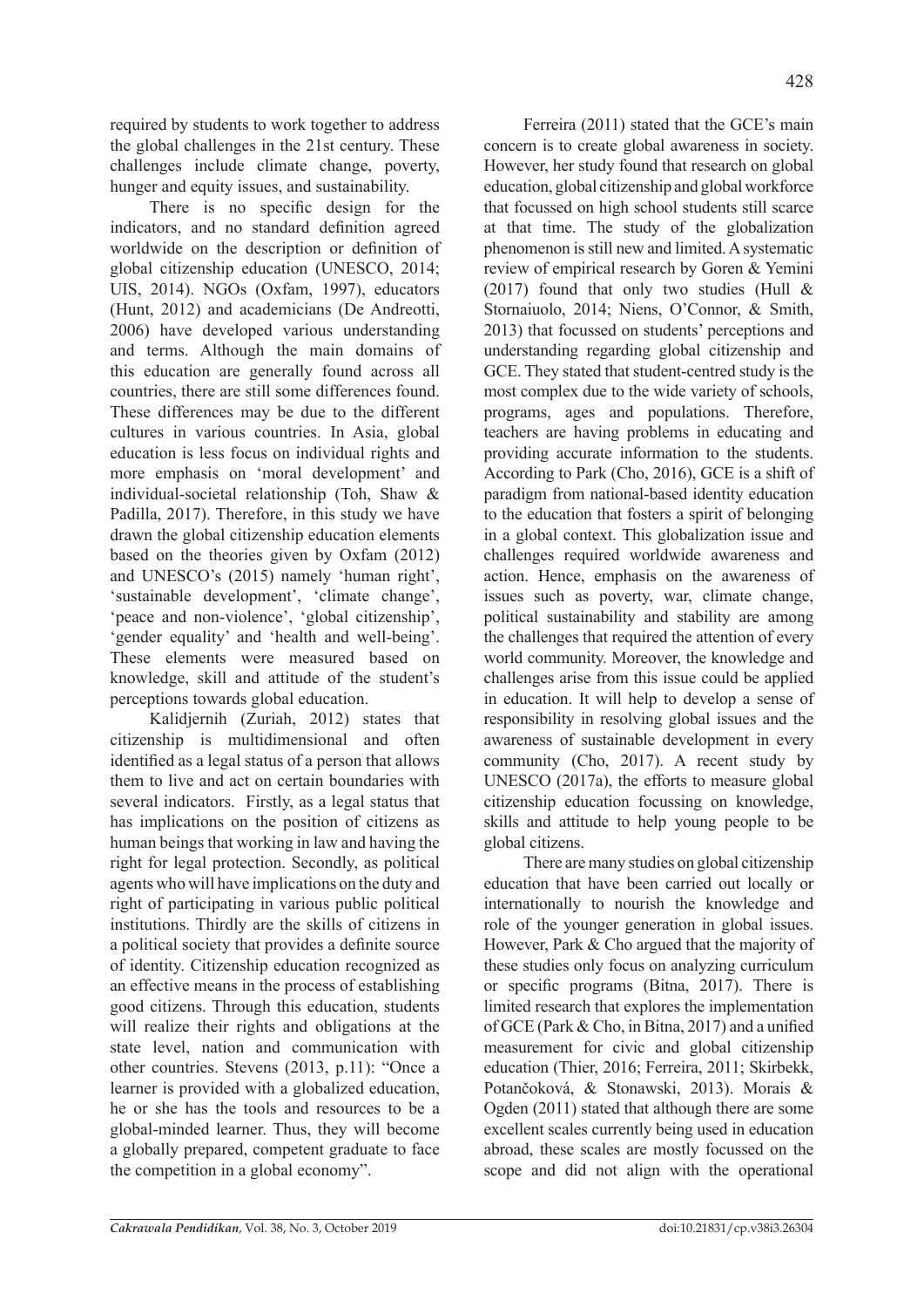definition of global citizenship that emerges from the literature. Therefore, the used of elements 4.7 in this study as a measurement scale is aligned with the definition of global citizenship education provided by UNESCO (2015) and Oxfam (2015). This study also tries to measure the level of global citizenship education in Malaysian students. Bitna (2017) stated that it was not easy to find research focused on this education in ASEAN countries. Most of the current research is conducted based on western cultures (Dill, 2013; Seo, 2016), and only a few studies carried out in Malaysia context (Maizura, 2010; Mahmood, 2014). Therefore, this study attempts to examine the perceptions of students by the level of knowledge, skills an attitude in global citizenship education based on the Malaysia context.

# **METHOD**

This study used a quantitative approach and was conducted to get students' perceptions of knowledge, skills, and attitudes towards global citizenship. Data collected through a questionnaire administered to semester one diploma students at a public university. A total of 278 randomly selected students from a total population of 1000 students involved in this study. However, only 242 questionnaires returned and only 155 completed questionnaires analyzed. The 155 samples in this study comprised 131 females (84.5%) and 24 male (15.5%) students. 79 (51%) from semester 1 students, 21 (13.5%) from semester 3 and 55 (35.5%) from semester 4 students. The selection of these diploma students as respondents made because they had just finished secondary schools, and their experiences in global education were still fresh in memory. They also came from various schools in Malaysia and were able to draw their perceptions on the global citizenship education they received in secondary school.

The questionnaire was modified and adapted from target elements 4.7 (UNESCO, 2017b). UNESCO and the International Association for the Evaluation of Educational Achievement (IEA) had established an official agreement to collaborate to measure Global Citizenship Education (GCED) and Education for Sustainable Development (ESD). This measurement consisted of seven elements with a 5-point Likert scale. The seven elements are human rights, sustainable development, climate change, peace and non-violence, global citizenship, gender equality and health and well-being. These elements measured based on the level of knowledge, skill and attitude of the students. The instrument presented in the English language. A pilot study was carried out to the other Diploma students that are not involved in this study. The instrument reliability, the Cronbach's alpha (.981) were adequate. The data collected were analyzed using the Statistical Package for Social Science (SPSS 20). The result of the descriptive analysis, correlations and regression are presented in the next session.

## **FINDINGS AND DISCUSSION Findings**

The findings showed that knowledge, skills and attitudes aspects of all elements of citizenship education are at a moderate level. Table 1 showed that the level of knowledge and its' elements are the highest compared to the elements of attitudes and skills of global citizenship education. The security and prosperity elements showed the highest mean in knowledge, followed by skills and attitudes.

| $\sigma$<br>The element of the education of global | o<br>Knowledge |           | $\sim$<br><b>Skill</b> |           | Attitude |           |
|----------------------------------------------------|----------------|-----------|------------------------|-----------|----------|-----------|
| citizenship                                        | Mean           | <b>SD</b> | Mean                   | <b>SD</b> | Mean     | <b>SD</b> |
| Human rights                                       | 3.63           | .636      | 3.36                   | .654      | 3.50     | .678      |
| Sustainable Development                            | 3.47           | .609      | 3.28                   | .655      | 3.32     | .698      |
| Security & Prosperity                              | 3.95           | .816      | 3.73                   | .871      | 3.67     | .861      |
| Global Citizenship                                 | 3.40           | .709      | 3.26                   | .702      | 3.21     | .709      |
| Gender Equality                                    | 3.64           | .851      | 3.48                   | .892      | 3.51     | .902      |
| Health & Wellness                                  | 3.79           | .737      | 3.63                   | .760      | 3.66     | .797      |
| Overall                                            | 3.65           | .541      | 3.46                   | .577      | 3.49     | .613      |

## **Table 1. Knowledge, Skills and Attitudes Stage on the Elementary Education Element of Education**

Knowledge, Skills, and Attitudes of Malaysian Student on Global Citizenship Education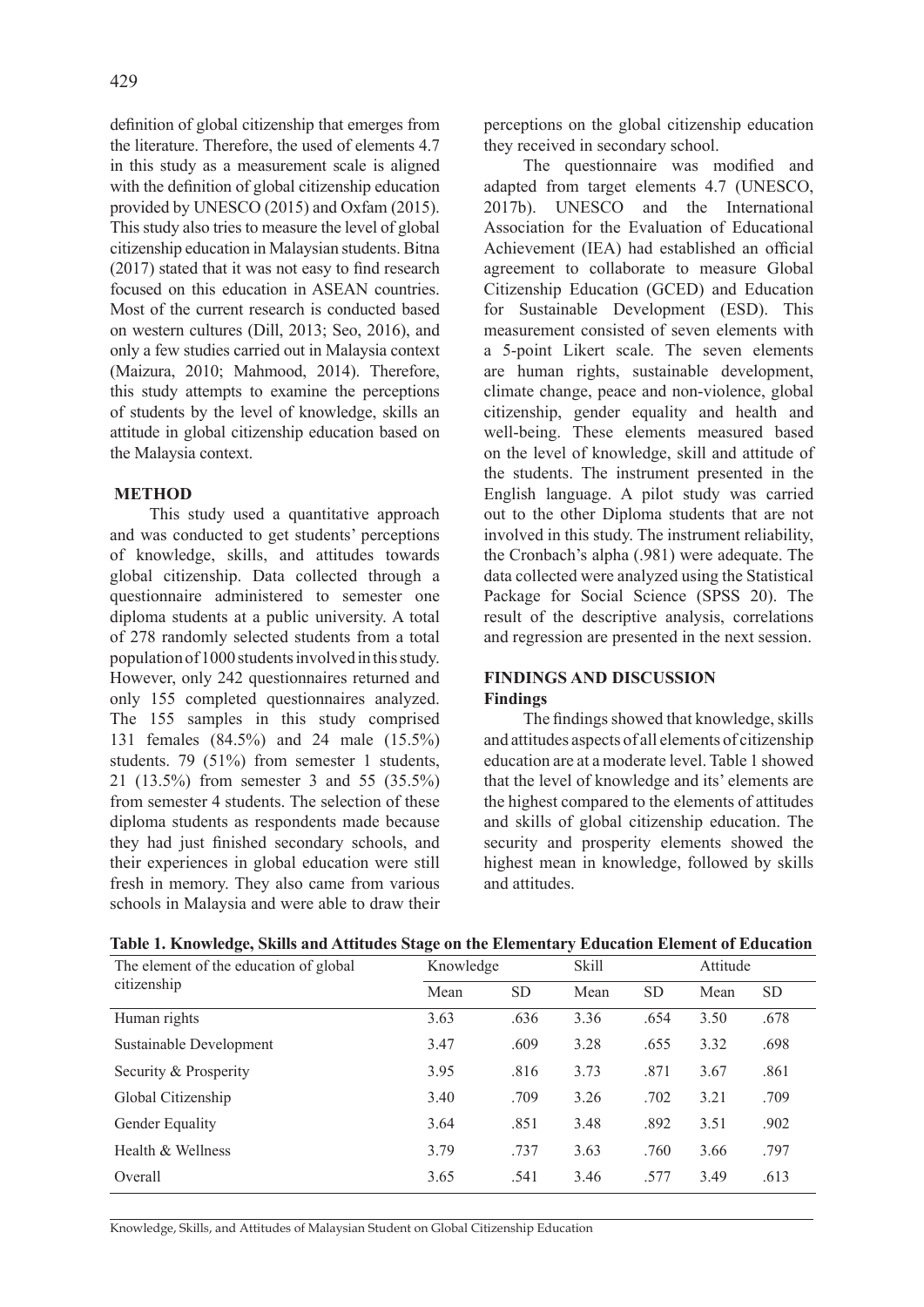Table 2 showed that all the elements of global citizenship education show a significant correlation between knowledge towards the skills and attitudes of global citizenship. All the correlations shown are also high and positive between  $r = .625$  and  $r = .893$ .

Table 3 showed the result of multiple linear regression analysis. Multiple regression was carried out to investigate whether Attitude and Skill could significantly predict the students' knowledge. The result of the regression indicated that the model explained 61.6% of the variance and that the model was a significant predictor of students' knowledge, F  $(2,152) = 121.7$ , p = .000. While Skill contributed significantly to the model (B = .756, p < .05), Attitude did not (B = .050,  $p=1.665$ ). Thus, the final predictive model was,

Knowledge = .784 +  $(.756*Skill)$  +  $(.050*Attitude)$ 

#### **Discussion**

The findings showed that the level of knowledge, skills, and attitudes of students towards the element of citizenship is still at a moderate level. All the elements consisted of human rights, sustainable development, security and prosperity, global citizenship, gender equality, health and wellness scored higher in knowledge compared to skill and attitude. The findings showed that students are having a positive experience in the global education of the citizenship they receive at school. The gained more knowledge directly or indirectly in global education taught at school and affected the students' skills and attitudes towards global citizenship education. This finding is in line with a study conducted in Poland by Leek (2016). In Poland, global citizenship education had been implemented in student life as early as six years old and it continues until they reached 18 years old. It stated that global citizenship education in Poland is carried out indirectly through a variety of social activities. Their learning objectives embed in various patriotic social events in Poland, continental Europe and globally. They were aimed to produce global citizens with local identity. Therefore, the students are encouraged to see the world's problem as their country's problem, as the two are interconnected to each other (Leek, 2016). Cheng (2003) describes this phenomenon using tree theory, where values and local culture are taught by absorbing global resources. As a result, the locals will have their global perceptions and act well both locally and internationally. Thus, it showed that global citizenship education should not only be taught

| Knowledge               | <b>Skill</b> | <b>Attitude</b> |
|-------------------------|--------------|-----------------|
| Global Citizenship      | $.893**$     | $.814**$        |
| Human rights            | $.735**$     | $.688**$        |
| Sustainable Development | $.837**$     | $.777**$        |
| Security & Prosperity   | $.761**$     | $.659**$        |
| Global Citizenship      | $.855***$    | $.798**$        |
| Gender Equality         | $.873**$     | $.824**$        |
| Health & Wellness       | $.787**$     | $.625**$        |

**Table 2. The Correlation between Knowledge with the Skills and the Attitude of Global Citizenship**

\*\*. Correlation is significant at the .01 level (2-tailed).

| Table 3. Regression Analysis Summary for Skill and Attitude in Predicting Knowledge |  |  |  |  |  |
|-------------------------------------------------------------------------------------|--|--|--|--|--|
|                                                                                     |  |  |  |  |  |

| $\sim$          |      |                 |      |       | _    |
|-----------------|------|-----------------|------|-------|------|
| <b>Variable</b> |      | 95% CI          |      |       |      |
| (Constant)      | .784 | [.430, 1.138]   |      | 4.378 | .000 |
| Skill           | .756 | [.512, 1.00]    | .737 | 6.120 | .000 |
| Attitude        | .050 | $[-.179, .280]$ | .052 | .434  | .665 |

Note:  $R^2 = .616$ , Adjusted  $R^2 = .611$  (N=155, p < 05), CI = confidence interval for B.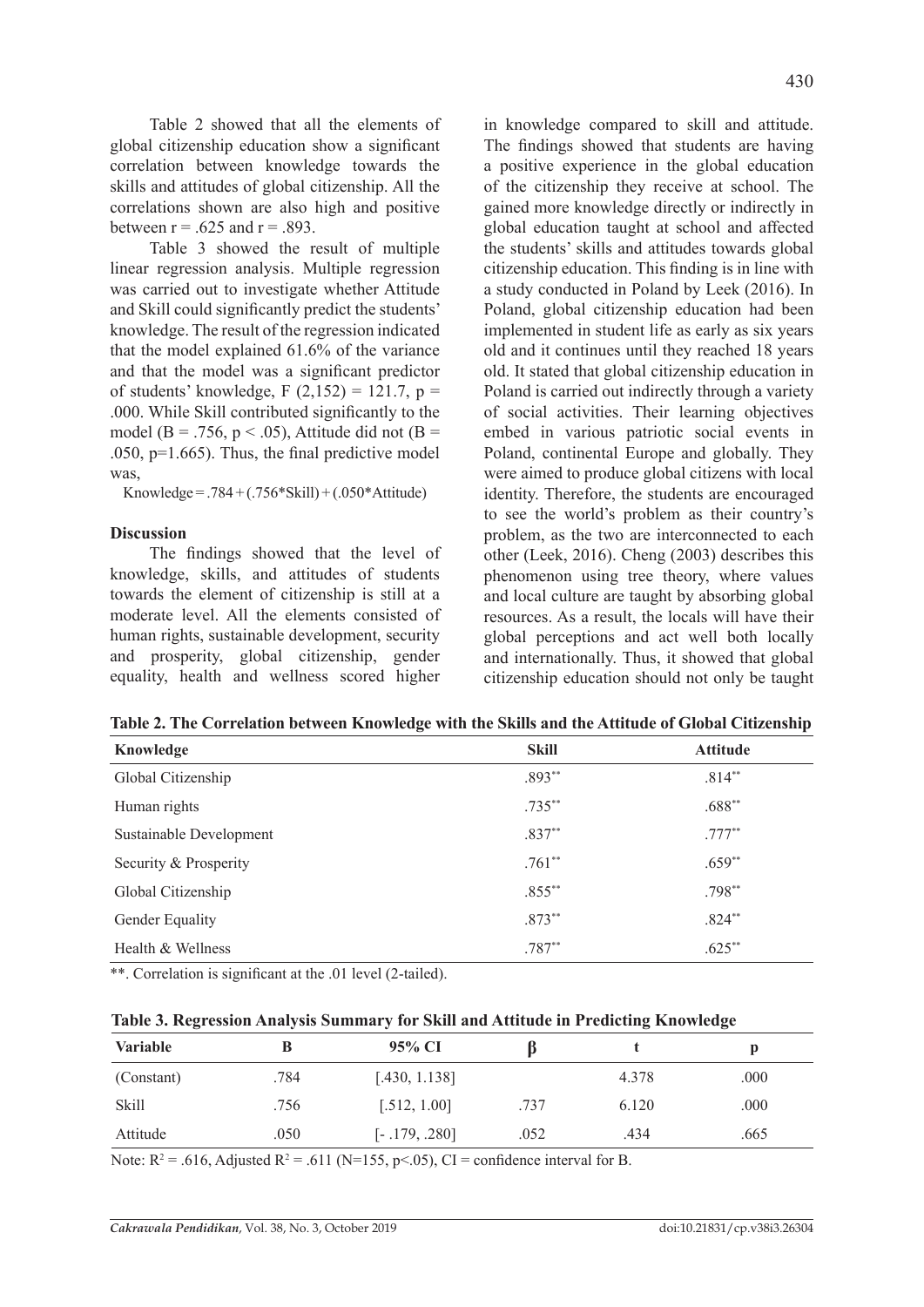formally in schools, but students can also get this education informally from reading the internet, mass media as well as from community behaviour.

The knowledge in global citizenship education that introduced in every subject has given a good impact on the students. Although the result showed that students' knowledge, skills and attitude are still at a moderate level, but it is a good benchmark for the effectiveness of an introduction of global citizenship education in school. The study of Sklad, Park & Oomen (2016) stated that the introduction of this education in their University curriculum helps them to gain a global perspective, global competence, a sense of social responsibility, and intercultural communication competencies. Moreover, their findings found that students with early exposure to this subject had a more openminded attitude to cultural differences, a better understanding of other societies and other social perspectives, and it also increased their ability to asses global justice problems. They also had a more profound appreciation of the interactions between the local and global levels of social practices. Knowledge, skills and behaviour required an appropriate social environment (Stapa, Ismail, & Yusuf, 2012). According to Ibn Khaldun "a good environment is necessary to produce good morals and good morals are to be born in oneself based on observations of environmental factors that may affect the habits of human life" (Stapa, et. al., 2012, p.157).

The findings also showed that there is a positive and significant relationship between knowledge, skills, and attitudes. This result showed that the introductions of global education elements in various subjects had succeeded to equip students with knowledge, skills and attitude that based on and instil respect for human rights, social justice, diversity, gender equality, environmental sustainability and empowers learners to be responsible global citizens. This finding is in line with the study of Mahat, Che Ngah, & Idrus (2013), where they found out that students have a high level of knowledge and attitude towards the awareness of sustainable development education. However, they are not capable of translating the knowledge into behaviour and commitment towards environmental sustainability. A study by Kumari, Sharma & Joythi (2018) also showed that students perceived positively towards global citizenship education and came up with the view that a culture of peace will be achieved when citizens of the world understand the global problems and have the skills to resolve conflicts peacefully. Some of the students also have a comprehensive and optimistic understanding of this subject, such as Global citizenship is a freedom of speech, religion, thought, coming from different cultures and fighting for justice, and learning as much as you can about other countries. Mahat, et. al. (2013) suggested that the teaching of love to the environment through activities or programs can be translated into positive behaviour towards the environment. To make this informal activity formal, it is proposed that the Ministry of Education (Malaysia) emulate Oxfam (2015), which provides guidelines for schools and teachers to conduct activities for global citizenship education or adopting guidelines provided by UNESCO (2015).

The multiple regression results showed that attitude and skill are a predictor of the students' knowledge. This analysis revealed an interesting finding where skill is contributed significantly to the model but not the attitude. This result is in line with the suggestion of The Partnership for 21st Century Skills Framework (P21) that listed learning and thinking skills (for example, criticalthinking and problem-solving), ICT literacy and life skills (for example leadership) are must-have skills in global education in the 21st century. A study by Widarto, Pardjono, & Widodo (2012) stated that the development of soft skills and hard skills are important in 21<sup>st</sup> Century. Zierer (2017) had listed three core skills needed in global skills, which are critical thinking, self-leadership and intercultural communication. Oxfam (2015) also emphasized that developing skills in both critical and creative thinking, reasoning, and communication can inspire learners and raise their motivation. UNESCO (2015) also emphasis that Global Citizenship Education aims to enable learners to develop and apply critical skills for civic literacy, which are in culture, language, religion, gender, critical thinking, decision making, problem-solving, negotiation, peace building and personal and social responsibility. The skills also included the ability to filter the abundance of information received through social media, internet or various resources.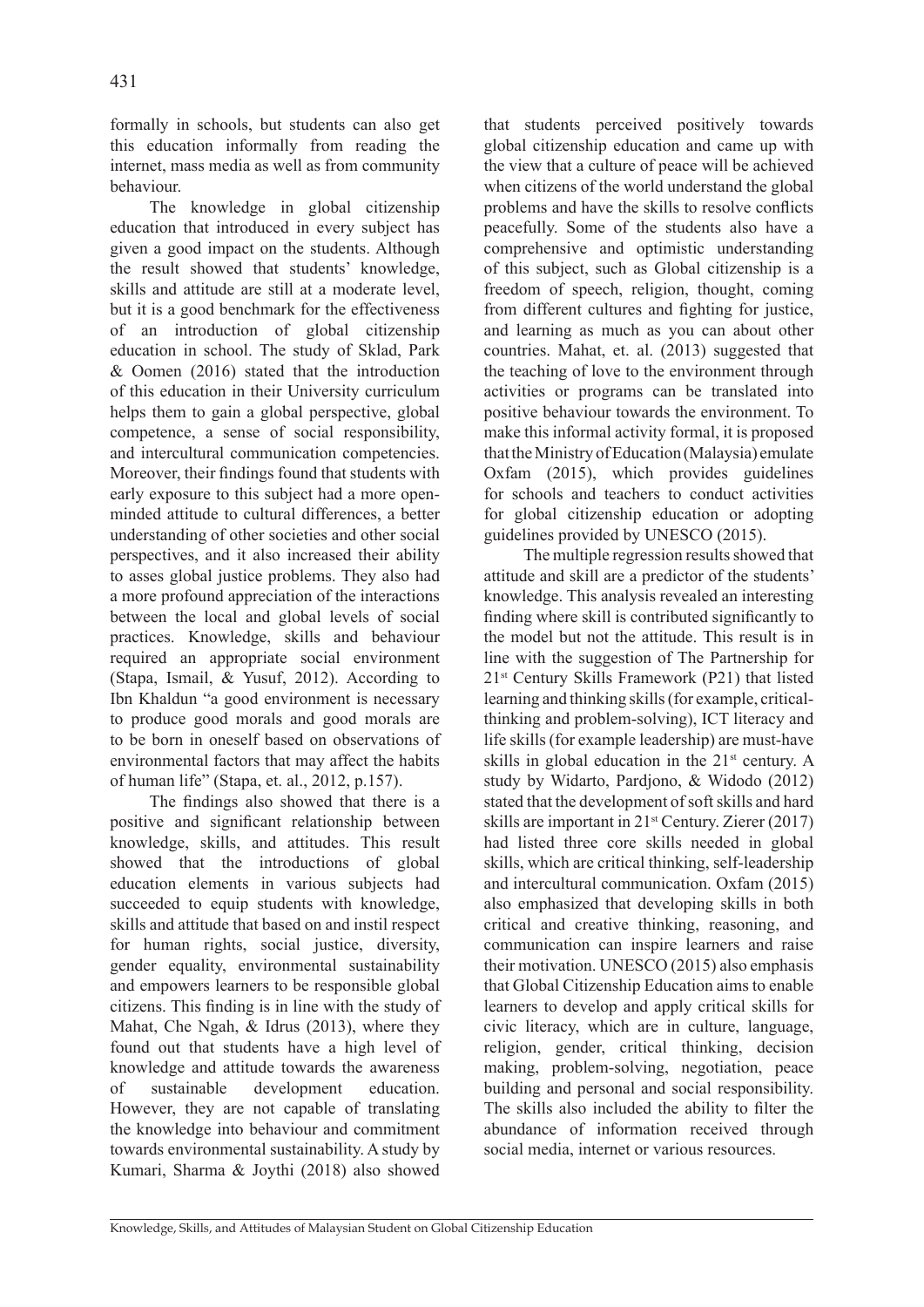In this era of globalization, pieces of information from various countries can be accessed easily through the increase of technologies advancement. The advancement of communication technologies creates a borderless world and widely used as a major source of information worldwide. According to Kim, Kavanaugh & Hult (2011), technologies play a significant role in the information exchange and as a source of dissemination in global citizenship education as it can be accessed quickly and adopted by most communities around the world. The society is free to express their opinions through various social mediums. It makes the behaviour of the community more observable through multiple applications used by internet users. However, all this technological advancement has positive and negative effects. According to Cheng (2003), the positive effects are knowledge sharing, skills, understanding promotion, collaboration, harmony and cultural acceptance across countries. Thus, if the information not contained, it will negatively affect the life of the worldwide citizen. Adesina (2012) highlighted the negative impacts of technologies in Nigeria as its' influence and change people's moral perspective and ethical values, and it exposes youth to negative cultures. These will influence the belief and principles in the everyday life of developing country communities, thus affect the communities in other countries (Murdiono, 2014). His study stated that religious, humanitarian, unity, citizenship and justice are fundamental values in international socializing. Humanitarian awareness, sustainable development, global citizenship, peace, health and well-being need to be disseminated in the world community as an effort to make the earth a better and safer place for the next generations.

In Malaysia, the subjects of Civics and Citizenship Education were introduced in 2005, beginning in Year 4 of elementary school and Form 1 of secondary school. It plays a significant role in the Malaysia education system to unite different cultures and beliefs of the community after Malaysia's independence in 1957. The study of Rizal's (2002) found that understanding and appreciation of citizenship values were still loose and at an average level, despite the 13 years of the education process. This study is similar to the study by Hasnah, Mahzan, & Razaq (2013) that showed the level of student citizenship knowledge in Malaysia is still at a moderate level. Civic education skills will enable students to act effectively and accountable to local communities, states and standards of globalization to preserve the peace of the world. It is including the development of self-motivation and necessary actions taken to defend the prosperity of the country and the world.

One of the programs included in the global civic education in Malaysia is the Sustainable School Program. This program tries to nurture student awareness about sustainable development and to implement the National Environment policy introduced in 2002. Since 2005, a competition of Environmental Education Sustainable School has been held aiming at shaping school environment based on environmental restoration and preservation through management, curriculum, cocurriculum, and migration. It establishes a practice in living harmoniously with the concept of sustainable development. The findings of Mahat, et. al. (2013) on student awareness in the context of environmental sustainability found that the level of knowledge and attitude of the students was high, but the level of behaviour and commitment was modest. Their findings showed that knowledge and attitude not translated by the students through their behaviour and commitment. They suggested that the role of teachers and parents should be improved.

The implementation of this subject in the curriculum may face certain constraints and contextual challenges. UNESCO (2015) highlighted several challenges that faced by educators in implementing this subject such as lack of books and other resources, overcrowded classroom, teachers with limited education training and no education training, the pressure to prepare students for national examinations and some of the content might have political, social or cultural sensitivities. The teaching and learning of this education are found to be ineffective due to the lack of interest and commitment among teachers (Chang, 2005). The findings from Maizura's (2010) on teacher readiness in teaching the content of Civic and Citizenship Education in Form 1 showed that the level of teacher readiness is at a moderate level. There is a significant difference between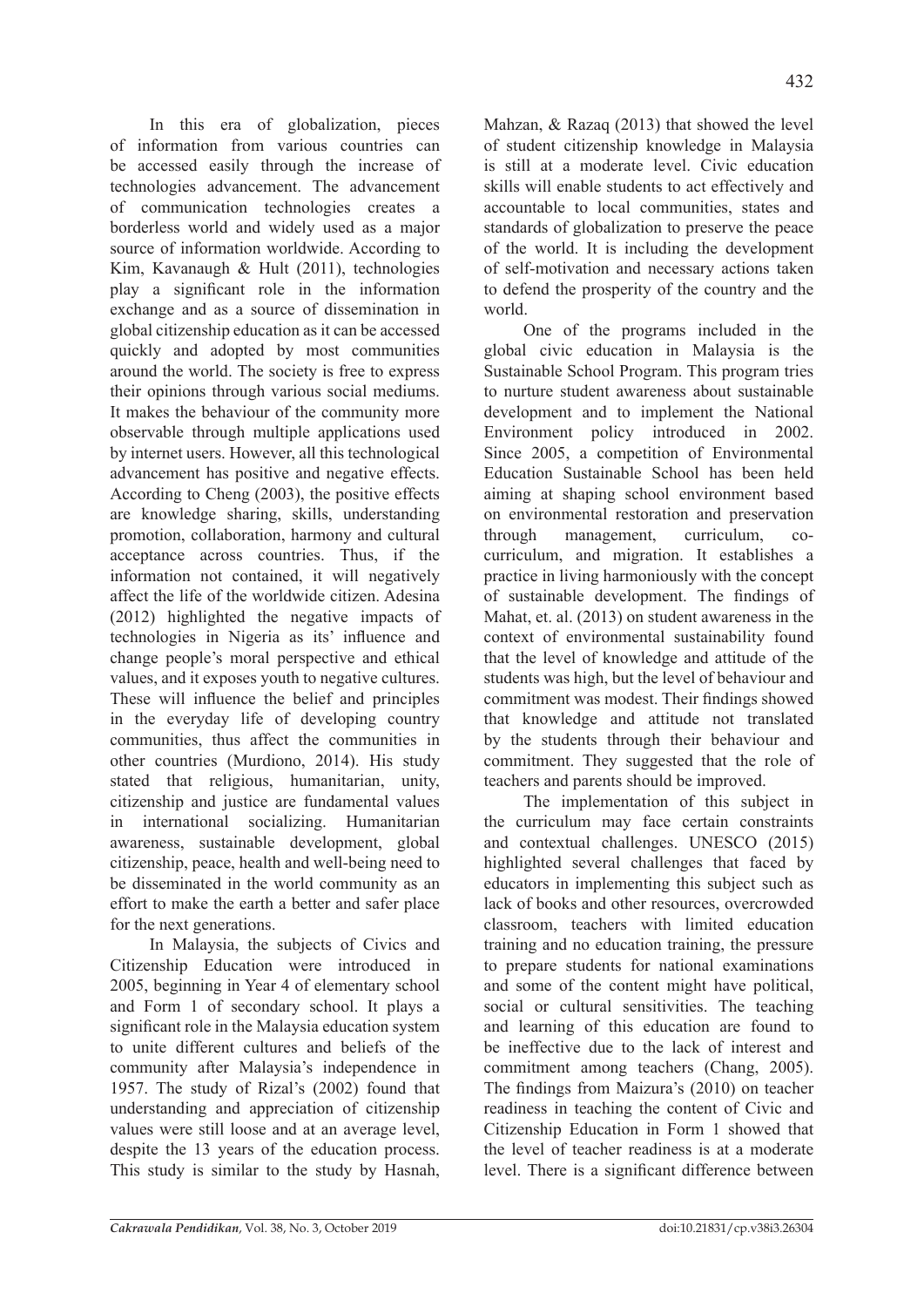teachers who have received training and those who did not receive training in the content of the subjects. According to study by Mahmood (2014), several problems arise in teaching this subject even though teachers were given educate training, most of the teachers said that they received less support from their colleagues and administrator to teach this subject effectively, they also used traditional teaching approach, and their lack of knowledge and confidence to interpret and explain some of the themes in the issues had made them relied only to textbook provided.

The study by Buchanan, Burridge, & Chodkiewicz (2018) found that to enhance global citizenship education in schools, teachers must adapt to global pedagogy and illustrating a clear framework. For example, Australia had introduced The Australian Global Education framework that stated clearly the fundamental assumptions and universal set of different values needed in global citizenship education. This framework will be able to form a holistic and critical pedagogy that will enhance student learning. A study by Cho (2016) found that although teachers used the same GCE terms, their intentions and understandings in the subject differ depending on their perspectives. Teachers are still lacking in showing effective responses, such as empathy, respect for diversity and behavioural aspects. Teachers tend to believe that the socio-emotional aspects of global citizenship education, which are empathy, caring for others, and mutual respect are the most critical. The study conducted should address the teachers with various experiences, backgrounds, and styles.

Although teachers are less focus on teaching this subject, the implementation of GCE at every level of education in Malaysia is essential. It will ensure that Malaysia students will get broader exposure to global issues. Therefore, through the new Standard Based Curriculum for Secondary Schools (KSSM), Malaysia had introduced elements of Civics and Citizenship Education in various subjects. The competence of citizenship values in Civic and Citizenship Education can be used to teach the elements of global citizenship in multiple subjects (Hasnah, et. al., 2013). Although these elements embedded in various subjects, a study by Hasnah, et. al. (2013) found that teachers are the primary concern in teaching this subject. One of the main issues is that teachers only using textbooks as teaching materials. Thus, it makes teaching and learning less effective. It happened because the subject of Civics and Citizenship Education is not included in the national examination. Therefore, teachers are less focused on the preparation of teaching aids. A study by Balakrishnan (2010) stated that this subject had always given less importance due to the constraints of other essential subjects in the national examination. This study is in line with a study by Sumardjoko (2018). He found that the main problems in teaching this subject in Indonesia are the suitability of materials, time allocation contains in the curriculum is not balanced, monotonous learning process, low students motivation and perception of the students that the subject is not important.

Overall, this study found that global citizenship education in Malaysia still at a moderate level due to various contributing factors discussed above. However, the need to implement this subject in school curriculum is essential to create a desirable global community. Through this subject every individual will feel responsible for showing an excellent example to the younger generation. Therefore, it will ensure that the nature of civilization, compassion, peace and harmony can be developed.

# **CONCLUSION**

Global citizenship education is an important field in advancing a country. The findings in this study show that global citizenship education needs to be applied in elementary school until the university level. The implementation of this education in school curricula could help to build the fundamental values of global citizens in the students' life. This study also showed that the level of knowledge, skills, and attitudes of global citizenship education are related to each other. It showed that GCE is not just raising an international awareness but also values and attitude of the students, and their involvement in proactive action. The third finding showed that skills are the main predictor in the knowledge of global education.

The various conceptual frameworks of GCE in international education, multicultural education, global education, human rights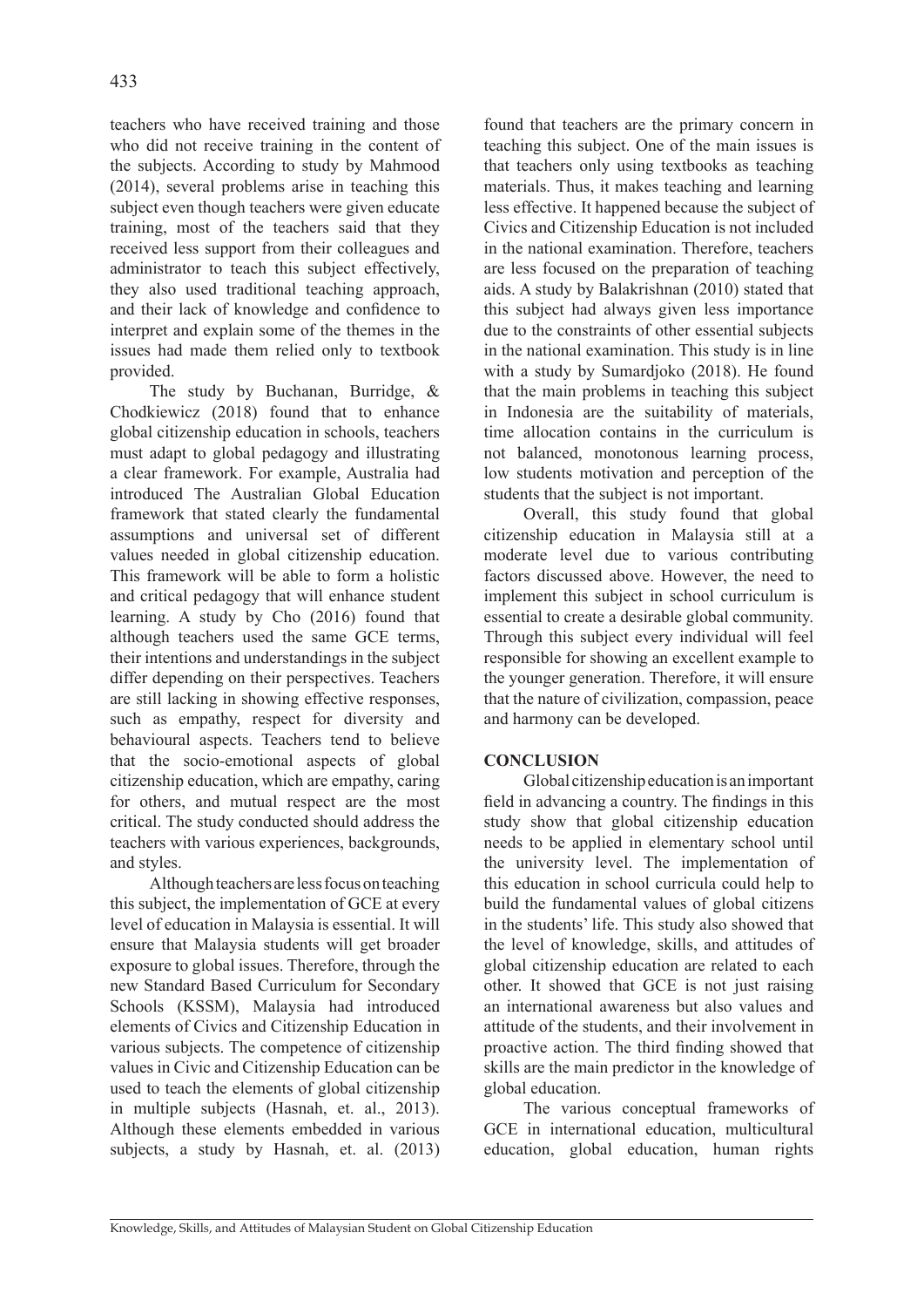education, peace education, or education for sustainable development (Rapoport, 2010; UNESCO, 2013) made it difficult to compare the level of global education in our country to the other countries. Therefore, this study proposed that all those who play a significant role in education should have the same understanding and meaning on GCE, as well as implementing them in the same way so that the goal is achieved. According to Kerr (1999), a model of citizenship education is sufficient to equip the community with effective citizenship education. The application of the model, which is consists of knowledge, values, attitudes, and skills, could ensure students to engage more effectively in the global world. Thus, the findings of this study could be used to enhance the awareness of GCE's interest in generating global citizens with better holistic values. Furthermore, it will improve the quality of education in Malaysia by giving students early exposure to current global issues. It also will educate the teachers in providing a comprehensive knowledge through teaching and learning across schools' curriculum directly or indirectly.

Overall, this study has shown that students' knowledge, skills, and attitudes toward global citizenship education are at a moderate level. However, this study cannot be generalized to all populations, and places as the respondents of this study are limited to a small number of students. A more in-depth study on global citizenship education should be enriched as studies in this area are still far-reaching in Malaysia. For further study, the study should be conducted on different populations and samples. The expansion of multidimensional samples is also proposed in the study to be carried out. Different perceptions in terms of understanding, beliefs, culture, and race among multiracial students, may occur. In addition, to increase the validity of the findings, it is proposed to supplement the questionnaire items.

## **ACKNOWLEDGEMENT**

Acknowledgment is addressed to the Sultan Idris Education University that funded this study through the University Research Grant (2018-0223-107-01).

### **REFERENCES**

- Adesina, O. S. (2012). The negative impact of Globalization on Nigeria. *International Journal of Humanities and Social Sciences*, *2*(15), 193-201. doi:10.5281/ zenodo.1410602.
- De Andreotti, V. O. (2006). Soft versus critical global citizenship education. In S. McCloskey (ed.), *Development Education in Policy and Practice* (pp. 21-31). London: Palgrave Macmillan. doi:10.1057/9781137324665\_2.
- Balakrishnan, V. (2010). The development of moral education in Malaysia. *Asia Pacific Journal of Educators and Education*, 25, 89-101.
- Buchanan, J., Burridge, N. & Chodkiewicz, A. (2018). Maintaining global citizenship education in schools: A challenge for Australian educators and schools. *Australian Journal of Teacher Education, 43*(4), 51-67. doi:10.14221/ ajte.2018v43n4.
- Bitna, J. (2017). *Teachers' perception on global citizenship education in ASEAN countries*. (Master Thesis, Seoul National University). Retrieved from https://snukr. academia.edu/.
- Chang, L. H. (2005). Pendekatan pendidikan sivik dan kewarganegaraan dalam milenium baru masalah pendidikan, *28*(1), 195-204.
- Cheng, Y. C. (2003, February). *Local knowledge and human development in the globalisation of education.* Paper presented at International Conference on Globalisation and Challenges for Education: Focus on Equity and Equality, New Delhi, India.
- Cho, H. S. (2016). *The Gaps between values and practices of global citizenship education: a critical analysis of global citizenship education in South Korea* (Doctoral Dissertations, University of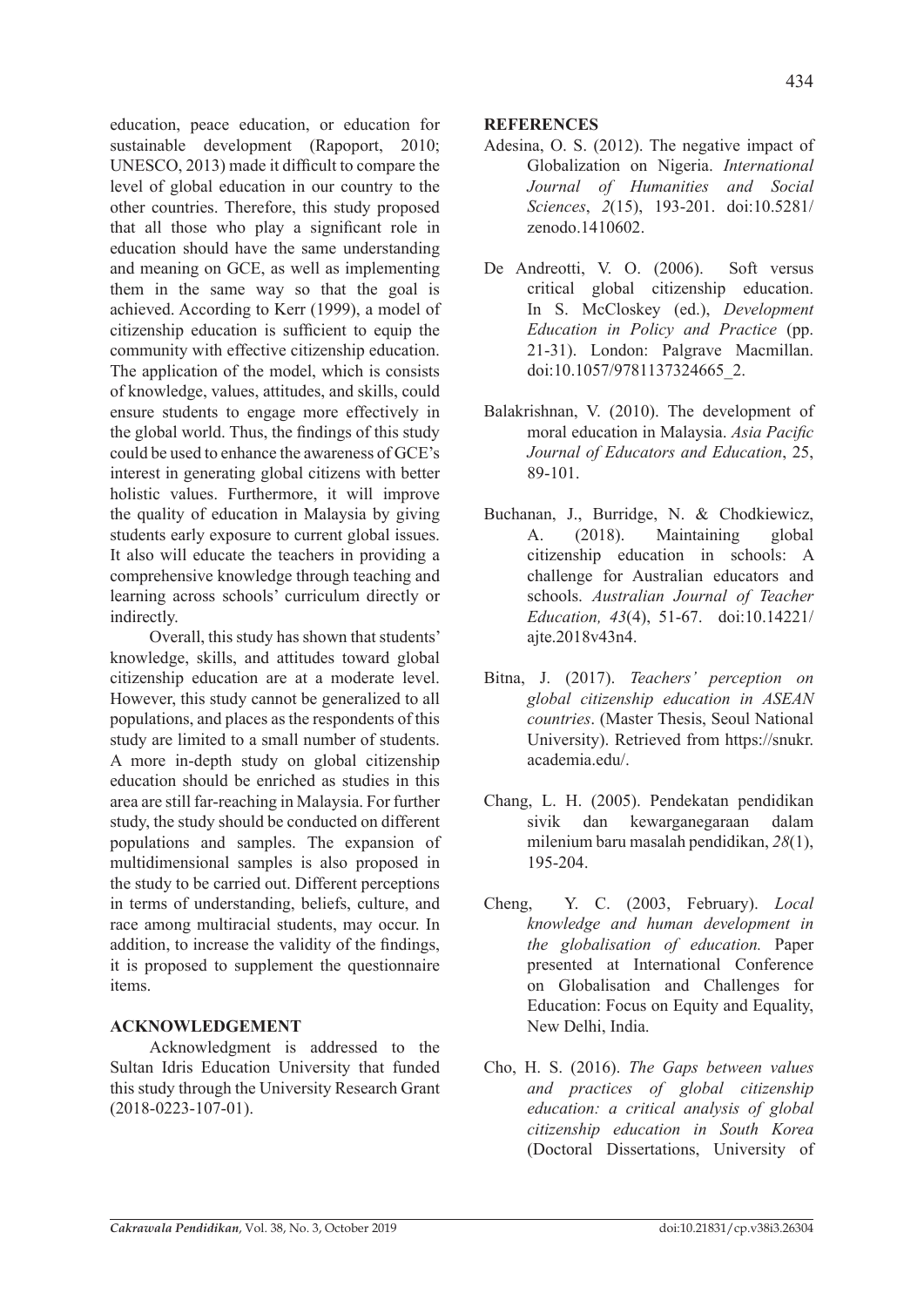Massachusetts Amherst). Retrieved from https://scholarworks.umass.edu/ dissertations  $2/736$ .

- Cho, H. S. (2017). Issues and challenges of educators in implementing global citizenship education in South Korea. *KEDI Journal of Educational Policy*, *14*(2), 21–39.
- Dill, J. S. (2013). *The longings and limits of global citizenship education: The moral pedagogy of schooling in a cosmopolitan age*. New York, NY: Routledge. doi:10.10 80/00071005.2013.877621.
- Davies, I. & Pike, G. (2011). Global citizenship education: Challenges and possibilities. In Lewin, R. (Eds.) *The handbook of practice and research in study abroad*: *Higher education and the quest for global citizenship* (pp. 61-77)*.* New York, NY: Routledge. doi:10.1111/j.1467- 9647.2010.00680.x.
- Ferreira, R. (2011). *Development of an instrument to measure high school students' global awareness and attitudes: Looking through the lens of social sciences* (Doctoral dissertation, *Florida International University*). Retrieved from: https://digitalcommons.fiu.edu/etd/373/. doi:10.25148/etd.FI11050306.
- Friedman, J. (2000). Globalization, class, and culture in global systems. *Journal of World System Research, 6*(3), 636-656. doi:10.1177/0896920513497377.
- Goren, H. & Yemini, M. (2017). Global citizenship education redefined - A systematic review of empirical studies on global citizenship education. *International Journal of Educational Research*, *82*(C), 170-183. doi:10.1016/j.ijer.2017.02.004.
- Hasnah, S., Mahzan, M., & Razaq, A. (2013). *Penerapan kompetensi kewarganegaraan melalui pelaksanaan Pendidikan Sivik dan Kewarganegaraan (PSK) dalam kalangan guru Sekolah Menengah di Malaysia.*  Paper presented at Seminar Serantau,

*Universiti Kebangsaan Malaysia*, Malaysia.

- Hunt, F. (2012). *Global learning in primary schools in England: Practices and impact.* London: Development Education Research Centre.
- Hull, G. A. & Stornaiuolo, A. (2014). Cosmopolitan literacies and social networks. *Curriculum Inquiry*, *44*(1), 15- 44. doi:10.1111/curi.12035.
- Keating, A. (2009). Nationalizing the postnational: Reframing European citizenship for the civics curriculum in Ireland. *Journal of Curriculum Studies*, *41*(2), 159-178. doi:10.1080/00220270802467475.
- Kerr, D. (1999). *Citizenship education: An international comparison*. London: Qualifications and Curriculum Authority. Retrieved from https://edudoc.educa.ch/ static/xd/2003/59.pdf.
- Kim, B. J., Kavanaugh, A. L., & Hult, K. M. (2011). Civic engagement and internet use in local governance: Hierarchical linear models for understanding the role of local community groups. *Administration & Society, 43*(7), 807-835. doi:10.1177/0095399711413873.
- Kumari, S., Sharma, S., & Joythi, J. (2018). Promoting global citizenship education with science teaching and analysing the way it is perceived by students at secondary level. *PEOPLE: International Journal of Social Sciences*, *3*(3), 1483-1496. doi:10.20319/pijss.2018.33.14831496.
- Leek, J. (2016). Global citizenship education in school curricula: A polish perspective. *Journal of Social Studies Education Research, 7*(2), 51-74.
- Mahat, H., Che Ngah, M. S. Y., & Idrus, S. (2013). Kesedaran pendidikan pembangunan lestari menerusi program sekolah lestari dalam kalangan pelajar. *Geografi, 1*(2), 46-60.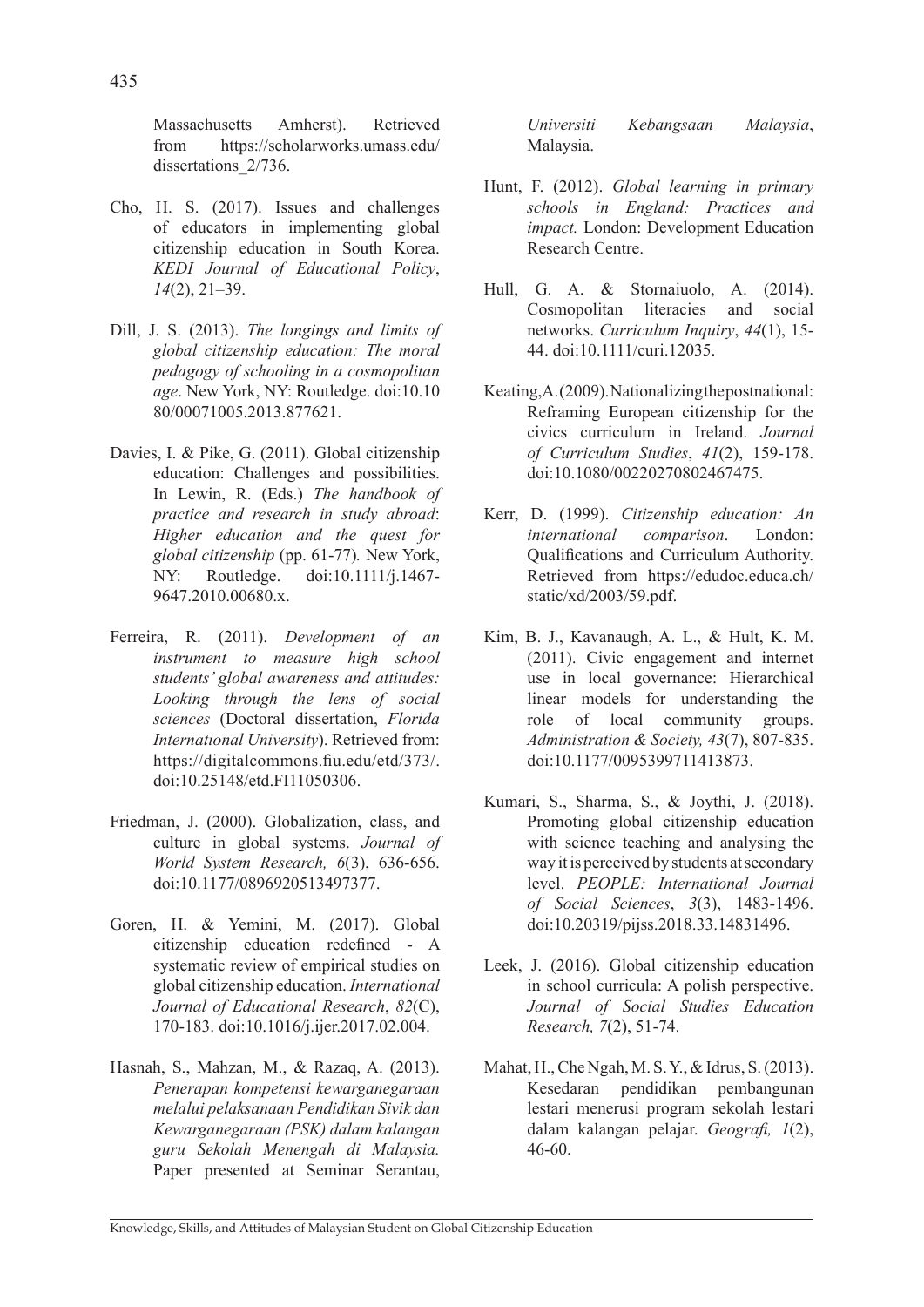- Mahmood, H. (2014). *Civics and citizenship education in Malaysia: The voice of micro policy enactors*. (Doctoral Thesis, Cardiff University). Retrieved from http://orca. cf.ac.uk/id/eprint/69576.
- Maizura, Y. (2010) *Tahap kesediaan guru terhadap pengetahuan kandungan pedagogi pendidikan sivik dan kewarganegaraan tingkatan satu.* (Master's Thesis, Universiti Putra Malaysia). Retrieved from http://psasir. upm.edu.my/id/eprint/11069/.
- Morais, D. B. & Ogden, A. C. (2011). Initial development and validation of the global citizenship scale. *Journal of Studies in International Education*, *15*(5), 445-466. doi:10.1177/1028315310375308.
- Murdiono, M. (2014). Pendidikan kewarganegaraan untuk membangun wawasan global warga negara muda. *Cakrawala Pendidikan, 33*(3), 349-357. doi:10.21831/cp. v3i3.2379.
- Niens, U. O'Connor, U. & Smith, A. (2013). Citizenship education in divided societies: teachers' perspectives in Northern Ireland. *Citizenship Studies*. doi:10.1080/1362102 5.2012.716214.
- Oxfam. (1997). *A curriculum for global citizenship*. Oxford: Oxfam United Kingdom & Ireland.
- Oxfam. (2015). *Education for global citizenship: A guide for school.* Oxford: Oxfam Development Education.
- Pavlov, I. P. (1910). *The work of the digestive glands* (Trans by W. H. Thompson). London: C. Griffin. doi:10.5962/bhl. title.3784.
- Rapoport, A. (2010). We cannot teach what we don't know: Indiana teachers talk about global citizenship education. *Education: Citizenship and Social Justice, 5*(3), 179- 190. doi:10.1177/1746197910382256.
- Rizal, U. (2002). *Nilai-nilai kewarganegaraan di kalangan pelajar Sekolah Menengah Tinggi Kajang*. (Master Thesis, Universiti Kebangsaan Malaysia).
- Seo, H. (2016). *A study on secondary school teachers' global citizenship type and perceptions of global citizenship education.* (Master Thesis, Seoul National University). Retrieved from http://hdl. handle.net/.
- Skirbekk, V., Potančoková, M., & Stonawski, M. (2013). *Measurement of global citizenship education* (Technical Report, No. 2014/ ED/TLC/GCE/01). Retrieved from a study commissioned by UNESCO for the Technical Consultation on GCE in Seoul, Republic of Korea website: https:// unesdoc.unesco.org/.
- Sklad, M. F., J. Park, E. & Oomen, B. (2016). Going glocal: A qualitative and quantitative analysis of global citizenship education at a Dutch liberal arts and sciences college. *Higher Education*, *72*(3), 323-340. doi:10.1007/s10734-015-9959-6.
- Stapa, Z, Ismail, A. M., & Yusuf, N. (2012). Faktor persekitaran sosial dan hubungannya dengan pembentukan jati diri. *Jurnal Hadhari, Special Edition* (2012), 155-172.
- Stevens, V. H. (2013). *Students' perceptions on issues related to globalization at a four-year community college in Florida* (Dissertation, University of South Florida). Retrieved from http://scholarcommons. usf.edu/.
- Sumardjoko, B. (2018). Model of civic education learning based on the local wisdom for revitalizing values of Pancasila. *Cakrawala Pendidikan, 37*(2), 201-211. doi:10.21831/cp.v37i2.18037.
- Thier, M. (2016) *Maturing measurement: Validity and reliability trials of a measure of global citizenship for high school students*. Retrieved from https://aefpweb. org/.